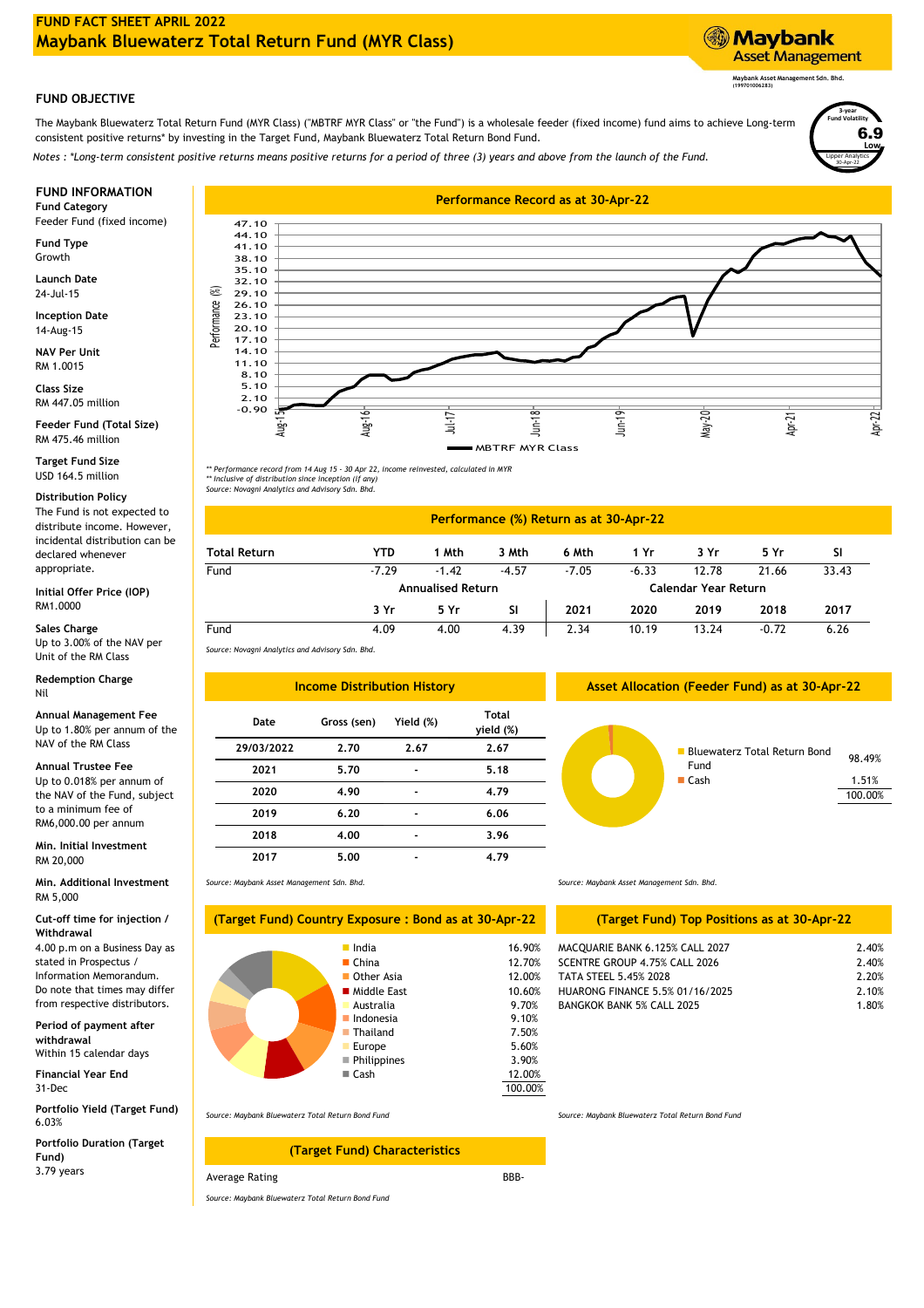## **MONTHLY COMMENTARY OF TARGET FUND**

# Performance Review

Market volatility heightened in Apr sending Bloomberg US Treasury index down 8.50% ytd, while MSCI World Index and S&P 500 declined by -8.43% and -8.79% m-o-m, respectively. US CPI rose 8.5% yoy while core CPI registered growth of 6.5% yoy. In line with elevated inflation data, UST yields continued its rise as markets priced in greater rate hikes in anticipation that Fed will step up their actions to restrain inflation; evidently 10Y UST yield reached 2.93% (c.+60 bps m-o-m), a level not seen since Sept 2018. The curve flattening trend reversed throughout Apr where the 2s10s spread turned positive after reaching negative levels in late Mar/early Apr.

US DXY climbed 4.72% m-o-m to 102.96; its highest level since Mar 2020. The rally was buoyed by expectations that the Fed will have to lift rates more aggressively than other G10 central banks to tame inflation. Consequently, performance for the overall Asia Pacific currencies were generally weaker on the back of (i) general depreciation trend of the Yuan given diverging monetary policies; and (ii) higher yields on US government debt have increased attractiveness of foreign investors holding UST vis-à-vis local currency debt.

JACI Index posted monthly total returns of -2.24%, with both IG and HY returning -2.50% and -1.0%, respectively. The move was mainly driven by significant moves in rates which were partially offset by some degree of spread tightening (JACI Z-spread to worst narrowed 16 bps m-o-m basis). Chinese HY property continued to be a drag on the overall Asian dollar bond space as weak contracted sales of property players and several downgrades/downward outlook revision in property names weighed on sentiment. Overall, the fund outperformed the index returning -1.66% in Apr, with bonds accounting for approx. -1.76% while FX and hedges accounted for roughly +0.09%.

### Outlook and Strategy

With US inflation currently running at multi-decade highs, elevated inflation is likely to persist for longer given tight labour market, accelerating wages as well as continued supply chain disruption, and thus skewing UST yields higher. We continue to stay short in overall portfolio duration at less than 3.80 years. In addition to preference for shorter duration bonds, portfolio is also partially hedged with UST futures

Overall UST curve is likely to remain flat for the time being as the front end continued to stay elevated as markets are pricing in 50 bps rate hikes in coming meetings in June and July (Note: Fed had delivered 50 bps hike in May's FOMC). Longer end may start to trend upwards with quantitative tightening expected to proceed in June.

China property sector exposure remained stable at between 5 to 10% on solid BBB-/BB rated names for carry. Given current market backdrop, we will continue to stick with high quality IG banking and/or insurance credits with moderate exposure to healthy IG and BB rated ASEAN credits.

We continue to like Middle East as their bonds still offer yield pick up over Asia. In addition, this credits continue to benefit from higher oil prices, which could further drive GCC's fiscal reforms. Furthermore, higher energy prices have reduced supply of sovereign bond issuances from GCC economies, which is likely to improve bond technical.

On currencies, we are neutral on USD; and continue to hold long AUD and SGD positions relative to CNH.

Amidst current market volatility, we believe one has to be patient this year and hold short end bonds of 2-5 years till maturity. With current front end rates trending upwards, yields are attractive in the range of 5-8% for IG, commodities and energy names, which may provide carry and are expected to be less susceptible to sudden rate movements.

Our current yield of the portfolio is 6.5% and cash level is at 10% and duration is 2.7 years. We will only look to trade tactically in 2nd quarter and will only seek to add exposure as and when deemed appropriate.

The yield of the distributions are calculated based on the total dividend payout/ex-distribution NAV.

Based on the fund's portfolio returns as at 30 April 2022, the Volatility Factor (VF) for this fund is 6.94 and is classified as "Low". (Source: Lipper). "Low" includes funds with VF that are above 4.19 and less than or equal to 10.41 (source: Lipper). The VF means there is a possibility for the fund in generating an upside return or downside return around this VF. The Volatility Class (VC) is assigned by Lipper based on quintile ranks of VF for qualified funds. VF is subject to monthly revision and VC will be revised every six months. The fund's portfolio may have changed since this date and there is no guarantee that the fund will continue to have the same VF or VC in the future. Presently, only funds launched in the market for at least 36 months will display the VF and its VC.

The term "Maybank AM" used herein refers to Maybank Asset Management. This Fund Fact Sheet ("FFS") is for informational purpose only. You should seek your own financial advice from a licensed adviser before investing in this Fund. Maybank AM does not make any representations or warranties of any kind express or implied, about the completeness, accuracy, reliability, suitability or availability with respect to the information contained herein.

Investors are advised to read and understand the contents of the Information Memorandum dated 18 June 2018, First Supplementary Information Memorandum dated 14 January 2019, the Second Supplementary Information Memorandum dated 08 June 2020 and the Fund's Product Highlights Sheets ("PHS") before investing. The Information Memorandums and PHS are available at our nearest representative offices and investors have the right to request for a copy of the Information Memorandum and PHS. The Information Memorandums has been lodged with the Securities Commission Malaysia who takes no responsibility for its contents.

You should be aware that investments in wholesale funds carry risks. An outline of the risks are contained in the Information Memorandums. Unit prices and income distribution, if any, may rise or fall. Past performance of a fund is not an indicative of future performance. Please consider the fees and charges involved before investing. Units will be issued upon receipt of completed application form accompanying the Information Memorandums and subject to terms and conditions therein.

In no event shall Maybank AM be liable for any loss or damages howsoever arising whether in contract, tort, negligence, strict liability or any other basis, including without limitation, direct or indirect, special, incidental, consequential or punitive damages arising i) from incompleteness, inaccuracy, unreliability, unsuitability or unavailability with respect to this FFS and/or reliance thereon; or ii) from reproduction or use of the information/copyright/trademark contained in the FFS.

SC's approval or authorisation, or the registration, lodgement or submission of the Prospectus/ Information Memorandum does not amount to nor indicate that the SC has recommended or endorsed the Fund or the Fund Fact Sheet.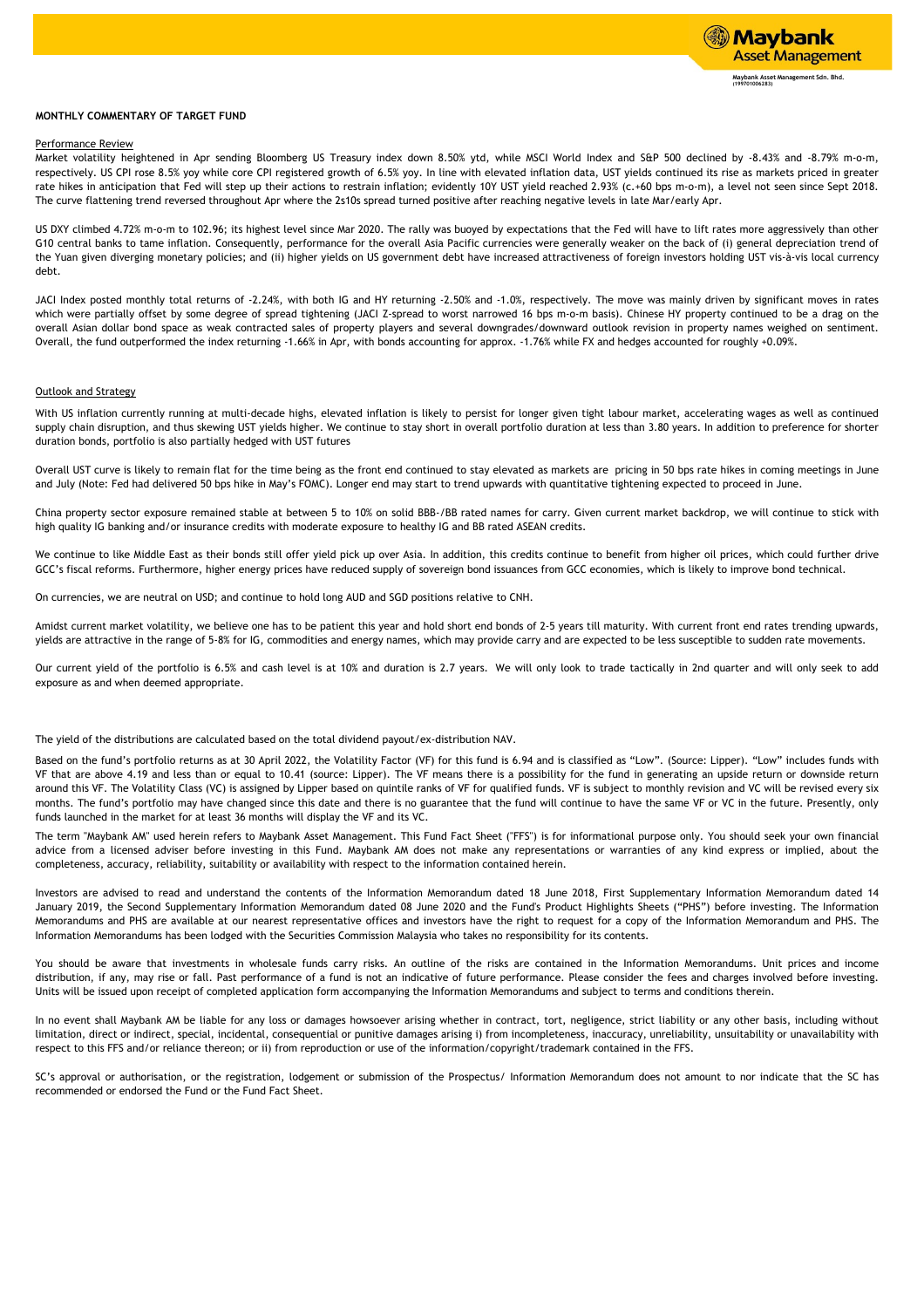

The Maybank Bluewaterz Total Return Fund (USD Class) ("MBTRF USD Class" or "the Fund") is a wholesale feeder (fixed income) fund aims to achieve Long-term consistent positive returns\* by investing in the Target Fund, Maybank Bluewaterz Total Return Bond Fund.

*Notes : \*Long-term consistent positive returns means positive returns for a period of three (3) years and above from the launch of the Fund.*

Feeder Fund (fixed income)

**Fund Type** Growth

**Launch Date** 24-Jul-15

20-Jul-18 **Inception Date**

**NAV Per Unit** USD 0.9753

USD 6.53 million **Class Size**

**Feeder Fund (Total Size)** RM 475.46 million

**Target Fund Size** USD 164.5 million

# **Distribution Policy**

The Fund is not expected to distribute income. However, incidental distribution can be declared whenever appropriate.

USD1.0000 **Initial Offer Price (IOP)**

Up to 3.00% of the NAV per Unit of the USD Class **Sales Charge**

**Redemption Charge** Nil

**Annual Management Fee Gross (sen)** Up to 1.50% per annum of the NAV of the USD Class

# **Annual Trustee Fee**

Up to 0.018% per annum of the NAV of the Fund, subject to a minimum fee of RM6,000.00 per annum

**Min. Initial Investment** USD 5000

USD 1000 **Min. Additional Investment**

## **Cut-off time for injection / Withdrawal**

4.00 p.m on a Business Day as stated in Prospectus / Information Memorandum. Do note that times may differ from respective distributors.

Within 15 calendar days **Period of payment after withdrawal**

**Financial Year End** 31-Dec

6.03% **Portfolio Yield (Target Fund)**

**Portfolio Duration (Target Fund)** 3.79 years



*\*\* Performance record from 20 July 18 - 30 Apr 22, income reinvested, calculated in USD \*\* Inclusive of distribution since inception (if any) Source: Novagni Analytics and Advisory Sdn. Bhd.*

### **6 Mth 3 Yr 5 Yr Performance (%) Return as at 30-Apr-22 YTD 1 Mth 1 Yr 3 Mth**

| Fund | $-8.68$ | $-2.32$                  | $-5.79$ | $-8.65$              | $-8.74$ | 11.44 | ٠       | 17.05 |
|------|---------|--------------------------|---------|----------------------|---------|-------|---------|-------|
|      |         | <b>Annualised Return</b> |         | Calendar Year Return |         |       |         |       |
|      | 3 Yr    | 5 Yr                     | SI      | 2021                 | 2020    | 2019  | 2018*   | 2017  |
| Fund | 3.68    | ٠                        | 4.25    | 0.75                 | 10.57   | 14.86 | $-0.33$ |       |

*\*since commencement till 31 Dec 2018 Source: Novagni Analytics and Advisory Sdn. Bhd.*

**Total Return**

*Source: Maybank Asset Management Sdn. Bhd.*

| <b>Income Distribution History</b> |             |                |                    |  |  |
|------------------------------------|-------------|----------------|--------------------|--|--|
| Date                               | Gross (sen) | Yield (%)      | Total<br>yield (%) |  |  |
| 29/03/2022                         | 2.50        | 2.51           | 2.51               |  |  |
| 2021                               | 5.70        |                | 5.21               |  |  |
| 2020                               | 4.90        | $\blacksquare$ | 4.82               |  |  |
| 2019                               | 5.70        |                | 5.63               |  |  |

**(Target Fund) Country Exposure : Bond as at 30-Apr-22**

 Europe **Philippines** ■ Cash

# *Source: Maybank Asset Management Sdn. Bhd.*

# **(Target Fund) Top Positions as at 30-Apr-22**

| lndia            | 16.90% | MACQUARIE BANK 6.125% CALL 2027  | 2.40% |
|------------------|--------|----------------------------------|-------|
| ■ China          | 12.70% | SCENTRE GROUP 4.75% CALL 2026    | 2.40% |
| Other Asia       | 12.00% | TATA STEEL 5.45% 2028            | 2.20% |
| ■ Middle East    | 10.60% | HUARONG FINANCE 5.5% 01/16/2025  | 2.10% |
| <b>Australia</b> | 9.70%  | <b>BANGKOK BANK 5% CALL 2025</b> | 1.80% |
| ■ Indonesia      | 9.10%  |                                  |       |
| ■ Thailand       | 7.50%  |                                  |       |
|                  |        |                                  |       |

*Source: Maybank Bluewaterz Total Return Bond Fund Source: Maybank Bluewaterz Total Return Bond Fund*

# **(Target Fund) Characteristics**

Average Rating

*Source: Maybank Bluewaterz Total Return Bond Fund*

BBB-

5.60% 7.50%

3.90% 12.00% 100.00% **Asset Allocation (Feeder Fund) as at 30-Apr-22**



Lipper Analytics **Fund Volatility** Low 6.4 30-Apr-22

**3-year**

**Maybank Asset Management Sdn. Bhd. (199701006283)**

**Asset Management** 

**Maybank** 

**SI**